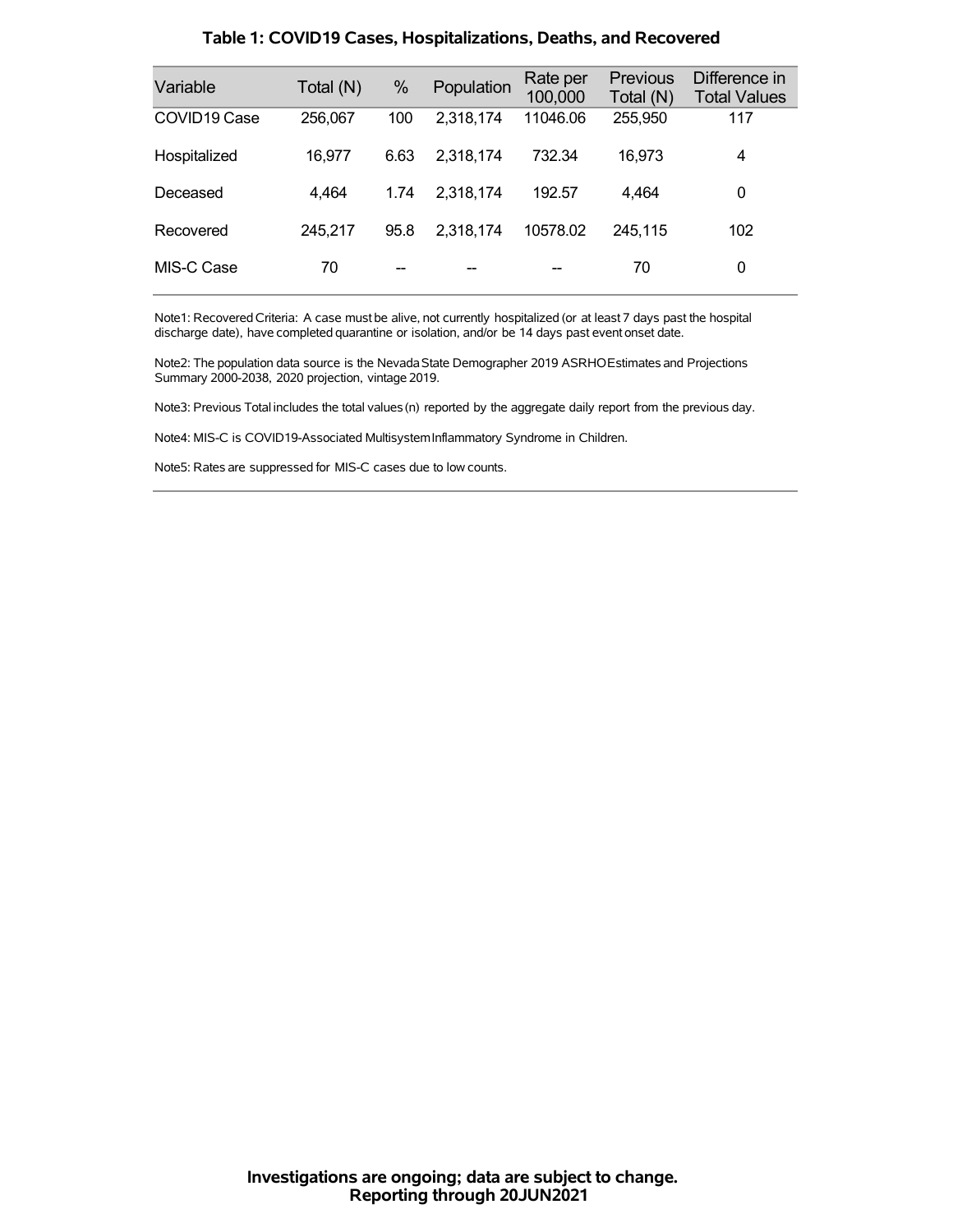## **Table 2: COVID19 Cases**

| Variable                            | Outcome                           | $\mathsf{N}$ | %    | Population     | Rate per<br>100,000 |
|-------------------------------------|-----------------------------------|--------------|------|----------------|---------------------|
| Age Categories                      | Aged 4 or less                    | 5289         | 2.07 | 149,165        | 3545.7              |
|                                     | Aged 5 to 17                      | 24627        | 9.62 | 406,595        | 6056.9              |
|                                     | Aged 18 to 24                     | 32064        | 12.5 | 216,762        | 14792               |
|                                     | Aged 25 to 49                     | 117268       | 45.8 | 803,732        | 14590               |
|                                     | Aged 50 to 64                     | 49511        | 19.3 | 423,461        | 11692               |
|                                     | Aged 64+                          | 27219        | 10.6 | 318,459        | 8547.1              |
|                                     | Unknown                           | 89           | 0.03 |                |                     |
| <b>Birth Sex</b>                    | Female                            | 131057       | 51.2 | 1,160,285      | 11295               |
|                                     | Male                              | 122886       | 48.0 | 1,157,889      | 10613               |
|                                     | Unknown                           | 2124         | 0.83 |                |                     |
| Race/Ethnicity                      | Hispanic                          | 83800        | 32.7 | 763,053        | 10982               |
|                                     | White                             | 64189        | 25.1 | 1,006,929      | 6374.7              |
|                                     | <b>Black</b>                      | 20001        | 7.81 | 262,671        | 7614.5              |
|                                     | Asian or Pacific Islander         | 19436        | 7.59 | 270,209        | 7192.9              |
|                                     | American Indian, Eskimo, or Aleut | 387          | 0.15 | 15,311         | 2527.5              |
|                                     | Other                             | 18125        | 7.08 | ÷.             | ä,                  |
|                                     | Unknown                           | 50129        | 19.6 | $\blacksquare$ |                     |
| <b>Underlying Medical Condition</b> | Yes                               | 50727        | 19.8 |                |                     |
|                                     | No/Unknown                        | 205340       | 80.2 |                |                     |

Note1: Breakdown of Race is exlusivelynon-Hispanic.

Note2: Underlying Medical Condition is any identified health condition.

Note3: The population data source is the NevadaState Demographer 2019 ASRHOEstimates and Projections Summary 2000-2038, 2020 projection, vintage 2019.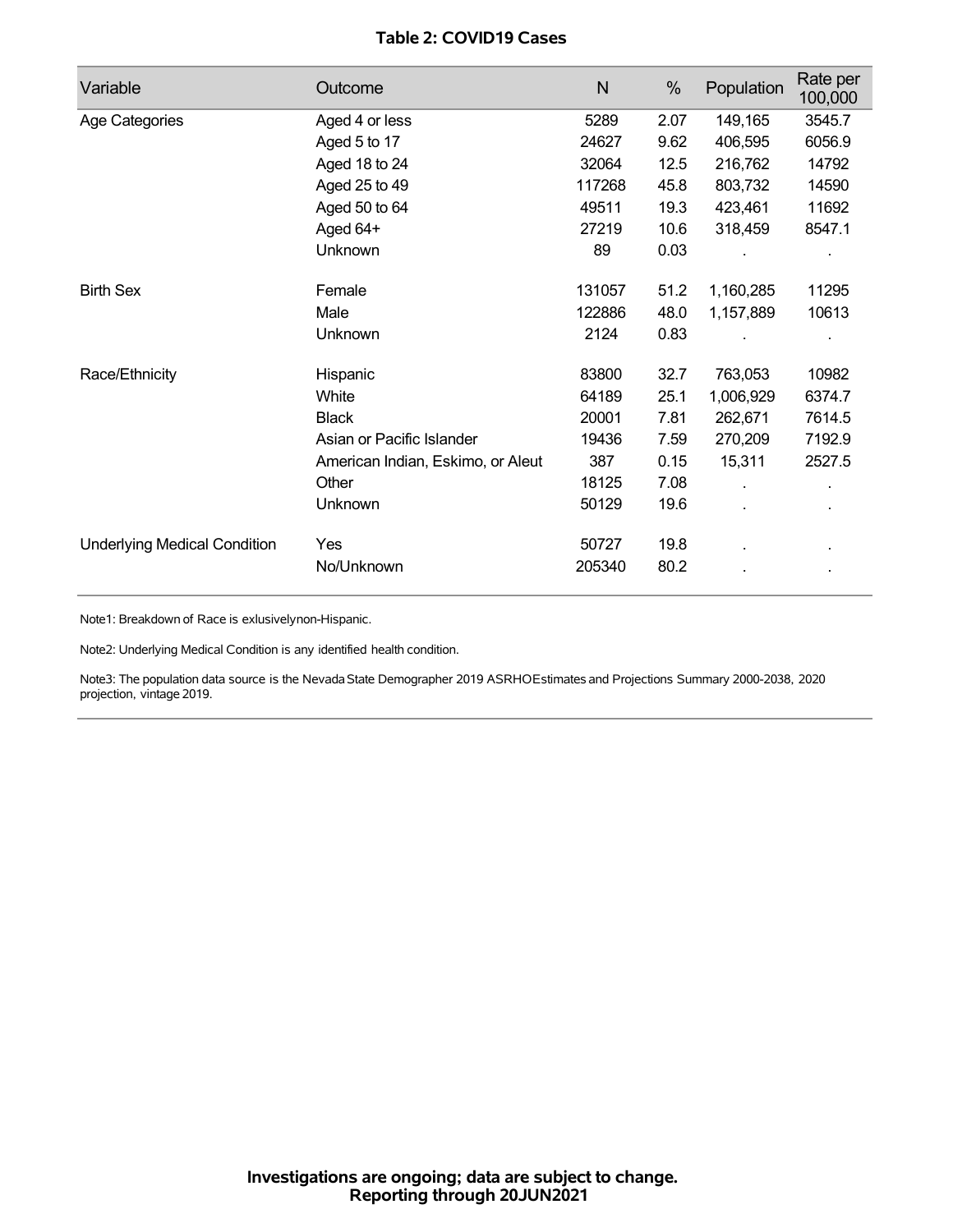| Variable         | Outcome                           | N              | %    | Population | Rate per<br>100,000 |
|------------------|-----------------------------------|----------------|------|------------|---------------------|
| Age Categories   | Aged 4 or less                    | 115            | 0.7  | 149,165    | 77.10               |
|                  | Aged 5 to 17                      | 198            | 1.2  | 406,595    | 48.70               |
|                  | Aged 18 to 24                     | 367            | 2.2  | 216,762    | 169.31              |
|                  | Aged 25 to 49                     | 4008           | 23.6 | 803,732    | 498.67              |
|                  | Aged 50 to 64                     | 4759           | 28.0 | 423,461    | 1123.8              |
|                  | Aged 64+                          | 7528           | 44.3 | 318,459    | 2363.9              |
|                  | Unknown                           | $\overline{2}$ | 0.0  |            |                     |
| <b>Birth Sex</b> | Female                            | 7502           | 44.2 | 1,160,285  | 646.57              |
|                  | Male                              | 9449           | 55.7 | 1,157,889  | 816.05              |
|                  | <b>Unknown</b>                    | 26             | 0.2  |            |                     |
| Race/Ethnicity   | Hispanic                          | 5094           | 30.0 | 763,053    | 667.58              |
|                  | White                             | 5926           | 34.9 | 1,006,929  | 588.52              |
|                  | <b>Black</b>                      | 2222           | 13.1 | 262,671    | 845.93              |
|                  | Asian or Pacific Islander         | 1896           | 11.2 | 270,209    | 701.68              |
|                  | American Indian, Eskimo, or Aleut | 31             | 0.2  | 15,311     | 202.46              |
|                  | Other                             | 652            | 3.8  |            |                     |
|                  | Unknown                           | 1156           | 6.8  |            |                     |

## **Table 3: COVID19 Hospitalizations - General Characteristics**

Note1: Breakdown of Race is exlusivelynon-Hispanic.

Note2: The population data source is the Nevada State Demographer 2019 ASRHOEstimates and Projections Summary 2000-2038, 2020 projection, vintage 2019.

Note3: Rates for categories with fewer than 12 cases are suppressed due to high relative standard error.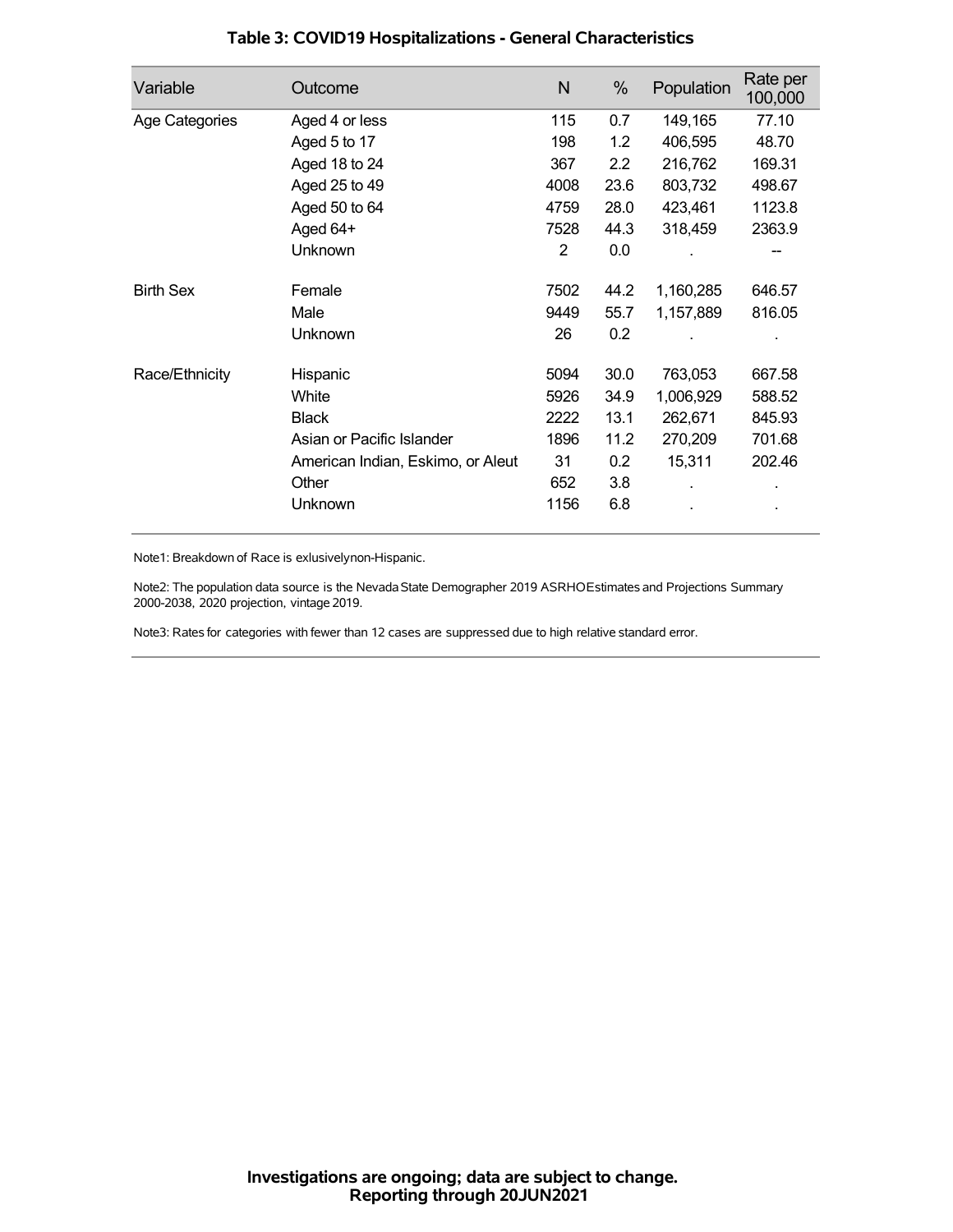| Variable                            | Outcome   | N     | %    |
|-------------------------------------|-----------|-------|------|
| Deceased                            | Yes       | 3784  | 22.3 |
|                                     | No        | 13193 | 77.7 |
| ICU                                 | Yes       | 4420  | 26.0 |
|                                     | <b>No</b> | 12557 | 74.0 |
| Intubated                           | Yes       | 2149  | 12.7 |
|                                     | <b>No</b> | 14828 | 87.3 |
| <b>Underlying Medical Condition</b> | Yes       | 10877 | 64.1 |
|                                     | <b>No</b> | 6100  | 35.9 |
| Hypertension                        | Yes       | 6310  | N/A  |
| Immunocompromised                   | Yes       | 368   | N/A  |
| <b>Chronic Heart Disease</b>        | Yes       | 2184  | N/A  |
| <b>Chronic Liver Disease</b>        | Yes       | 221   | N/A  |
| <b>Chronic Kidney Disease</b>       | Yes       | 1519  | N/A  |
| <b>Diabetes</b>                     | Yes       | 4793  | N/A  |
| Neurologic/Neurodevelopmental       | Yes       | 781   | N/A  |
| <b>Chronic Lung Disease</b>         | Yes       | 2625  | N/A  |
| <b>Historically Healthy</b>         | Yes       | 3196  | N/A  |
| Other                               | Yes       | 4420  | N/A  |

# **Table 4: COVID19 Hospitalizations - Morbidity**

Note1: Underlying Medical Condition is any identified health condition.

Note2: The breakdown of health conditions are not mutually exlusive(i.e., a person can have more than one risk factor).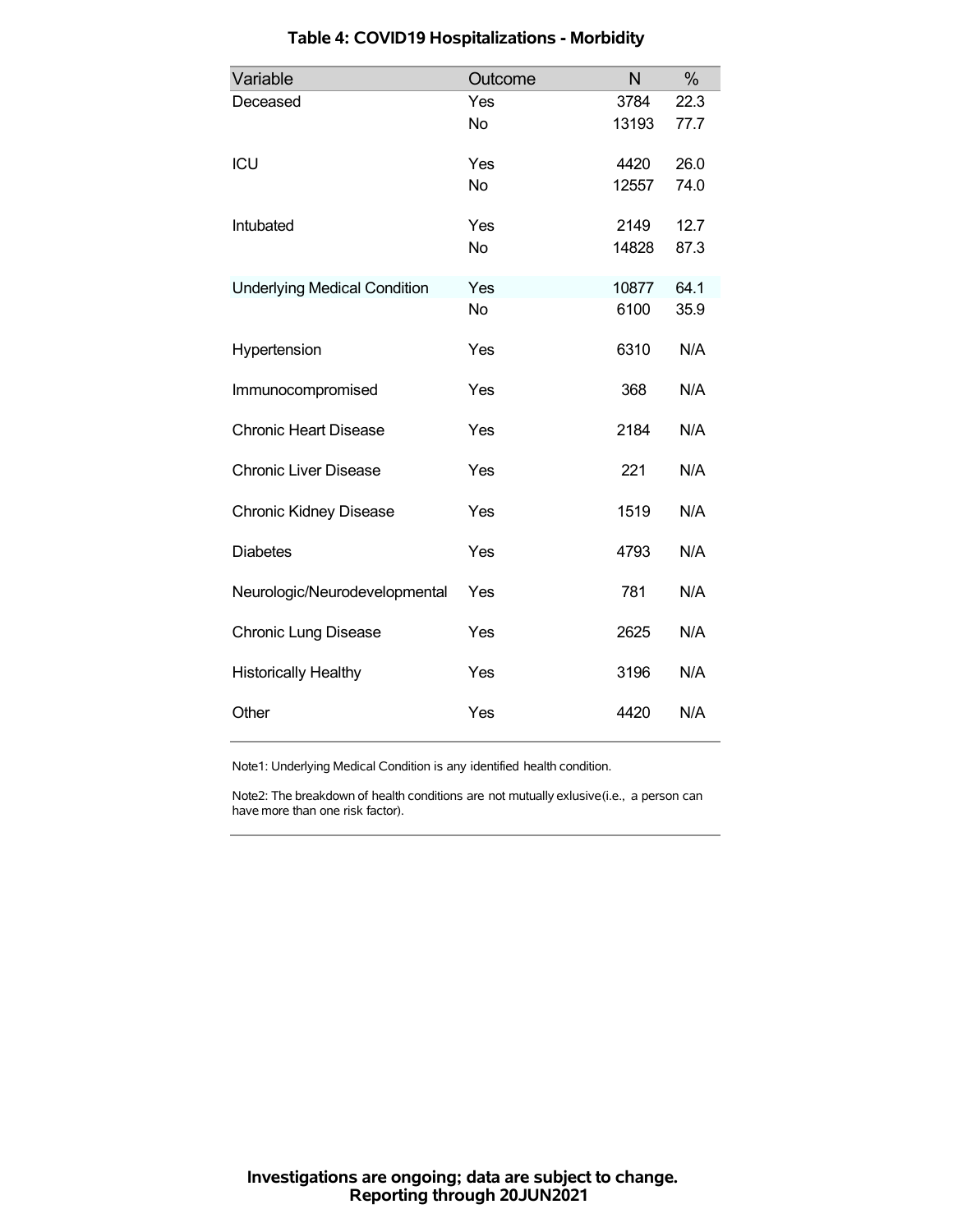| Variable         | Outcome                           | N    | %    | Population | Rate per<br>100,000 |
|------------------|-----------------------------------|------|------|------------|---------------------|
| Age Categories   | Aged 5 to 17                      | 4    | 0.1  | 406,595    |                     |
|                  | Aged 18 to 24                     | 10   | 0.2  | 216,762    |                     |
|                  | Aged 25 to 49                     | 312  | 7.0  | 803,732    | 38.82               |
|                  | Aged 50 to 64                     | 892  | 20.0 | 423,461    | 210.65              |
|                  | Aged 64+                          | 3246 | 72.7 | 318,459    | 1019.3              |
| <b>Birth Sex</b> | Female                            | 1678 | 37.6 | 1,160,285  | 144.62              |
|                  | Male                              | 2779 | 62.3 | 1,157,889  | 240.01              |
|                  | Unknown                           | 7    | 0.2  |            |                     |
| Race/Ethnicity   | Hispanic                          | 1222 | 27.4 | 763,053    | 160.15              |
|                  | White                             | 2011 | 45.0 | 1,006,929  | 199.72              |
|                  | <b>Black</b>                      | 534  | 12.0 | 262,671    | 203.30              |
|                  | Asian or Pacific Islander         | 618  | 13.8 | 270,209    | 228.71              |
|                  | American Indian, Eskimo, or Aleut | 11   | 0.2  | 15,311     |                     |
|                  | Other                             | 46   | 1.0  |            | $\blacksquare$      |
|                  | Unknown                           | 22   | 0.5  |            |                     |

### **Table 5: COVID19 Deaths - General Characteristics**

Note1: Breakdown of Race is exlusivelynon-Hispanic.

Note2: The population data source is the Nevada State Demographer 2019 ASRHOEstimates and Projections Summary 2000-2038, 2020 projection, vintage 2019.

Note3: Rates for categories with fewer than 12 cases are suppressed due to high relative standard error.